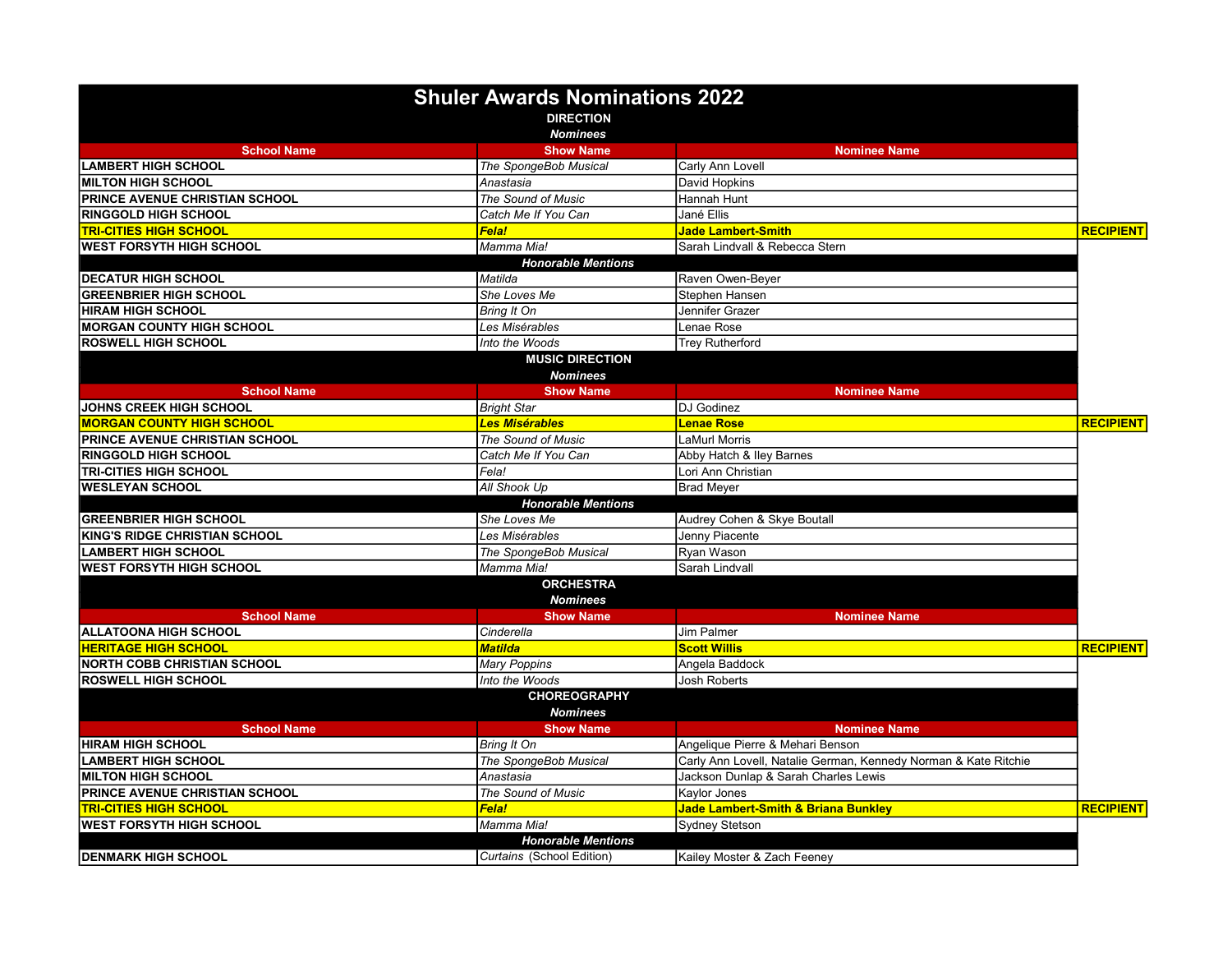| <b>LAKESIDE HIGH SCHOOL</b>                        | The Little Mermaid                  | <b>Grace McGrail</b>                                         |                  |
|----------------------------------------------------|-------------------------------------|--------------------------------------------------------------|------------------|
| <b>RINGGOLD HIGH SCHOOL</b><br>Catch Me If You Can |                                     | Jenna Dekich                                                 |                  |
| <b>WHEELER HIGH SCHOOL</b><br>Footloose            |                                     | Dayna Strickland, Taylor Mills, Reyna Porter & John Brandon  |                  |
|                                                    | <b>ENSEMBLE</b>                     |                                                              |                  |
|                                                    | <b>Nominees</b>                     |                                                              |                  |
| <b>School Name</b>                                 |                                     | <b>Show Name</b>                                             |                  |
| <b>GREENBRIER HIGH SCHOOL</b>                      |                                     | She Loves Me                                                 |                  |
| <b>LAMBERT HIGH SCHOOL</b>                         |                                     | <b>The SpongeBob Musical</b>                                 | <b>RECIPIENT</b> |
| <b>RINGGOLD HIGH SCHOOL</b>                        |                                     | Catch Me If You Can                                          |                  |
| <b>STARR'S MILL HIGH SCHOOL</b>                    |                                     | Pippin                                                       |                  |
| <b>TRI-CITIES HIGH SCHOOL</b>                      |                                     | Fela!                                                        |                  |
| <b>WEST FORSYTH HIGH SCHOOL</b>                    |                                     | Mamma Mia!                                                   |                  |
|                                                    | <b>Honorable Mentions</b>           |                                                              |                  |
| <b>ALPHARETTA HIGH SCHOOL</b>                      |                                     | Footloose                                                    |                  |
| <b>HIRAM HIGH SCHOOL</b>                           |                                     | Bring It On                                                  |                  |
| <b>KING'S RIDGE CHRISTIAN SCHOOL</b>               |                                     | Les Misérables                                               |                  |
| <b>MORGAN COUNTY HIGH SCHOOL</b>                   |                                     | Les Misérables                                               |                  |
|                                                    | <b>TECHNICAL EXECUTION</b>          |                                                              |                  |
| <b>School Name</b>                                 | <b>Nominees</b><br><b>Show Name</b> | <b>Nominee Name</b>                                          |                  |
| <b>ALLATOONA HIGH SCHOOL</b>                       | Cinderella                          | Traci Kemp, Ari Graham & Floreena Dorzema                    |                  |
| JOHNS CREEK HIGH SCHOOL                            | <b>Bright Star</b>                  | Debbie Prost, Kaia Temple & Shreya Khanna                    |                  |
| <b>LAMBERT HIGH SCHOOL</b>                         | <b>The SpongeBob Musical</b>        | <b>Carly Ann Lovell, Thomas Schnitzer &amp; Megan Hunter</b> | <b>RECIPIENT</b> |
| <b>NORTH HALL HIGH SCHOOL</b>                      | <b>Beauty and the Beast</b>         | Jan Ewing & Elizabeth Hawn                                   |                  |
| <b>RINGGOLD HIGH SCHOOL</b>                        | Catch Me If You Can                 | Kelly Schroder & Chloe Snyder                                |                  |
| <b>ST. PIUS X CATHOLIC HIGH SCHOOL</b>             | The Addams Family                   | Keith Cordell & Vicky Celedon-Garcia                         |                  |
|                                                    | <b>Honorable Mentions</b>           |                                                              |                  |
| <b>DENMARK HIGH SCHOOL</b>                         | Curtains (School Edition)           | Kirk Grizzle & Manuele Guimaraes                             |                  |
| <b>HERITAGE HIGH SCHOOL</b>                        | Matilda                             | Keith Parker & Madison Langford                              |                  |
| <b>NORTH FORSYTH HIGH SCHOOL</b><br>Mamma Mia!     |                                     | Colleen Martin, Liv Ritacco & Brianna Marker                 |                  |
| PRINCE AVENUE CHRISTIAN SCHOOL                     | The Sound of Music                  | Hannah Hunt & Gracie Cochran                                 |                  |
| <b>STARR'S MILL HIGH SCHOOL</b><br>Pippin          |                                     | Dakota Kuykendall & Peyton Burch                             |                  |
|                                                    | <b>LIGHTING DESIGN</b>              |                                                              |                  |
|                                                    | <b>Nominees</b>                     |                                                              |                  |
| <b>School Name</b>                                 | <b>Show Name</b>                    | <b>Nominee Name</b>                                          |                  |
| <b>GREENBRIER HIGH SCHOOL</b>                      | She Loves Me                        | <b>Madison Sprouse</b>                                       |                  |
| <b>HIRAM HIGH SCHOOL</b>                           | Bring It On                         | Jennifer Grazer                                              |                  |
| <b>LAMBERT HIGH SCHOOL</b>                         | <b>The SpongeBob Musical</b>        | <b>Thomas Schnitzer</b>                                      | <b>RECIPIENT</b> |
| <b>MORGAN COUNTY HIGH SCHOOL</b>                   | Les Misérables                      | Caitlyn Carter                                               |                  |
| <b>RINGGOLD HIGH SCHOOL</b>                        | Catch Me If You Can                 | <b>Ashton Head</b>                                           |                  |
| <b>STARR'S MILL HIGH SCHOOL</b>                    | Pippin                              | Emily Hausman                                                |                  |
|                                                    | <b>Honorable Mentions</b>           |                                                              |                  |
| <b>CHATTAHOOCHEE HIGH SCHOOL</b>                   | The Addams Family                   | Braeden McCreadie & Jennie Fabianski                         |                  |
| <b>LAKESIDE HIGH SCHOOL</b>                        | The Little Mermaid                  | Milo Clifton                                                 |                  |
| <b>NORTH FORSYTH HIGH SCHOOL</b>                   | Mamma Mia!                          | Andrew Summerour                                             |                  |
| SONORAVILLE HIGH SCHOOL                            | Dani Girl                           | Hannah Nelson                                                |                  |
|                                                    | <b>SOUND</b>                        |                                                              |                  |
|                                                    | <b>Nominees</b>                     |                                                              |                  |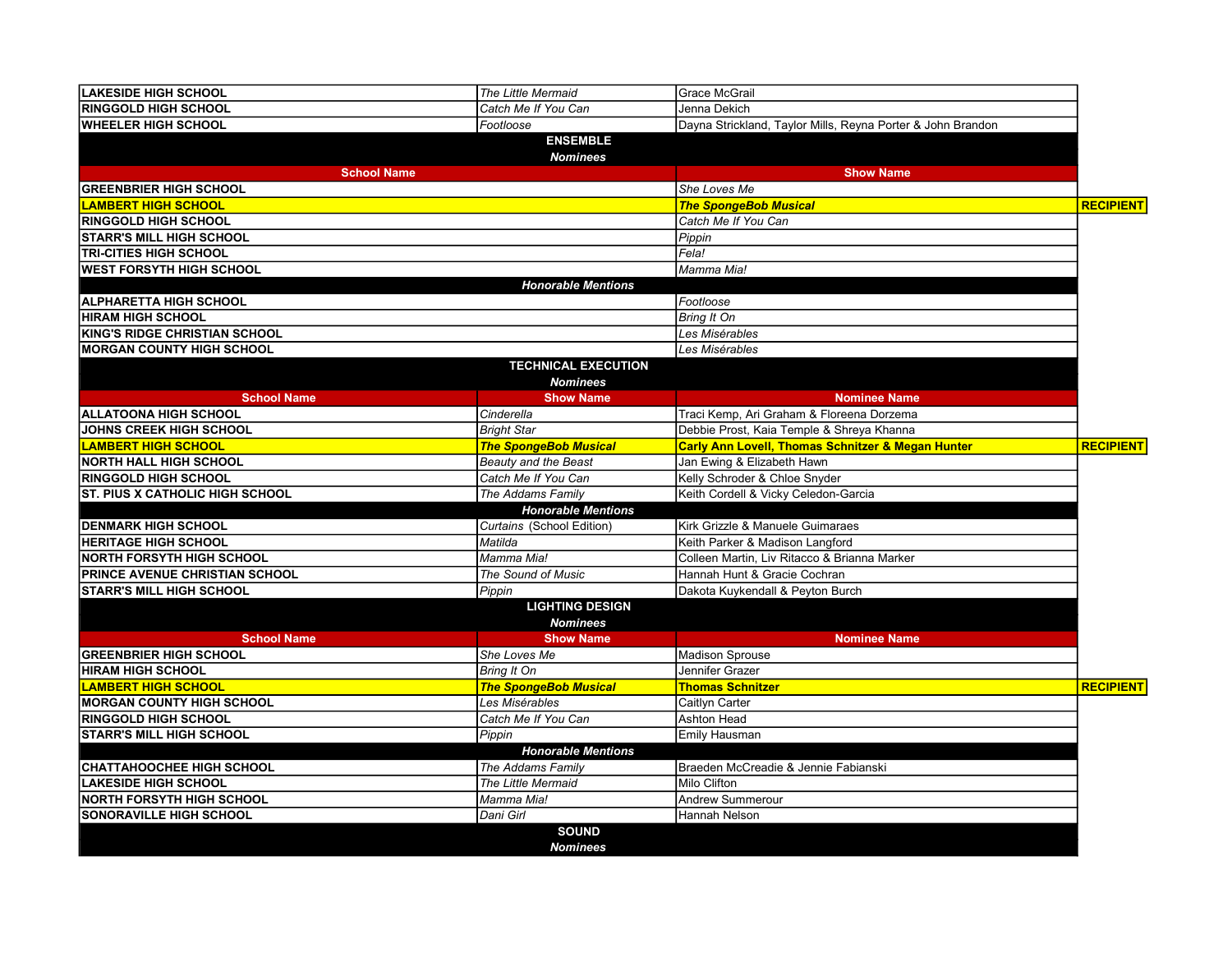| <b>School Name</b>                      | <b>Show Name</b>             | <b>Nominee Name</b>                                                  |                       |                  |
|-----------------------------------------|------------------------------|----------------------------------------------------------------------|-----------------------|------------------|
| <b>LAKEVIEW ACADEMY</b>                 | Something Rotten!            | Jamey Hoge & Kaitlin Jameson                                         |                       |                  |
| <b>LAMBERT HIGH SCHOOL</b>              | The SpongeBob Musical        | Craig Lovell & Hailey Walker                                         |                       |                  |
| <b>NORTH FORSYTH HIGH SCHOOL</b>        | Mamma Mia!                   | Erica Doan                                                           |                       |                  |
| <b>PRINCE AVENUE CHRISTIAN SCHOOL</b>   | The Sound of Music           | <b>Matthew Smock</b>                                                 |                       |                  |
| <b>RINGGOLD HIGH SCHOOL</b>             | Catch Me If You Can          | <b>Nehemiah Daves</b>                                                |                       |                  |
| <b>ST. PIUS X CATHOLIC HIGH SCHOOL</b>  | <b>The Addams Family</b>     | Sarah Rakoski & Brennan Ciccarelli                                   |                       | <b>RECIPIENT</b> |
|                                         | <b>Honorable Mentions</b>    |                                                                      |                       |                  |
| <b>ALPHARETTA HIGH SCHOOL</b>           | Footloose                    | Vitoria De Souza Costa & Chido Phiri                                 |                       |                  |
| <b>CHATTAHOOCHEE HIGH SCHOOL</b>        | The Addams Family            | <b>Abby Shack</b>                                                    |                       |                  |
| <b>DENMARK HIGH SCHOOL</b>              | Curtains (School Edition)    | Lekhya Adari                                                         |                       |                  |
| <b>GREATER ATLANTA CHRISTIAN SCHOOL</b> | Anastasia                    | <b>Ben Chambless</b>                                                 |                       |                  |
| <b>GREENBRIER HIGH SCHOOL</b>           | She Loves Me                 | Caitlin Ramiscal                                                     |                       |                  |
|                                         | <b>SCENIC DESIGN</b>         |                                                                      |                       |                  |
|                                         | <b>Nominees</b>              |                                                                      |                       |                  |
| <b>School Name</b>                      | <b>Show Name</b>             |                                                                      | <b>Nominee Name</b>   |                  |
| <b>GREENBRIER HIGH SCHOOL</b>           | She Loves Me                 | Emily Kruckow & Lorena Valdez                                        |                       |                  |
| <b>HERITAGE HIGH SCHOOL</b>             | Matilda                      | Mia Callahan                                                         |                       |                  |
| <b>LAKEVIEW ACADEMY</b>                 | Something Rotten!            | Cece Conrath, Joe Harris & Rane Hoge                                 |                       |                  |
| <b>MILTON HIGH SCHOOL</b>               | <b>Anastasia</b>             | <b>Sim Jones</b>                                                     |                       | <b>RECIPIENT</b> |
| <b>RINGGOLD HIGH SCHOOL</b>             | Catch Me If You Can          | Kelly Schroder                                                       |                       |                  |
| <b>WEST FORSYTH HIGH SCHOOL</b>         | Mamma Mia!                   | Rebecca Stern & Aidan Phillips                                       |                       |                  |
|                                         | <b>Honorable Mentions</b>    |                                                                      |                       |                  |
| <b>HIRAM HIGH SCHOOL</b>                | <b>Bring It On</b>           | Jennifer Grazer                                                      |                       |                  |
| <b>MORGAN COUNTY HIGH SCHOOL</b>        | Les Misérables               | Lenae Rose                                                           |                       |                  |
| <b>NORTH HALL HIGH SCHOOL</b>           | <b>Beauty and the Beast</b>  | Jan Ewing                                                            |                       |                  |
| <b>STARR'S MILL HIGH SCHOOL</b>         | Pippin                       | Dakota Kuykendall, Mo Burgess, Evan Lacey, Hayden Andrews & Abby Dav |                       |                  |
|                                         | <b>COSTUMES</b>              |                                                                      |                       |                  |
| <b>Nominees</b>                         |                              |                                                                      |                       |                  |
| <b>School Name</b>                      | <b>Show Name</b>             |                                                                      | <b>Nominee Name</b>   |                  |
| <b>DENMARK HIGH SCHOOL</b>              | Curtains (School Edition)    | Maria Miller & Emily Riedinger                                       |                       |                  |
| <b>LAKEVIEW ACADEMY</b>                 | Something Rotten!            | Cece Conrath, Amy Brock & Emily McWhorter                            |                       |                  |
| <b>LAMBERT HIGH SCHOOL</b>              | <b>The SpongeBob Musical</b> | <b>Julianne Lopez</b>                                                |                       | <b>RECIPIENT</b> |
| <b>RINGGOLD HIGH SCHOOL</b>             | Catch Me If You Can          | Kelly Schroder                                                       |                       |                  |
| <b>TRI-CITIES HIGH SCHOOL</b>           | Fela!                        | Jade Lambert-Smith & Jaion Henderson                                 |                       |                  |
| <b>WEST FORSYTH HIGH SCHOOL</b>         | Mamma Mia!                   | Sarah Lindvall & Rebecca Stern                                       |                       |                  |
|                                         | <b>Honorable Mentions</b>    |                                                                      |                       |                  |
| <b>DECATUR HIGH SCHOOL</b>              | Matilda                      | Raven Owen-Beyer & Sofia McDaniels                                   |                       |                  |
| <b>HIRAM HIGH SCHOOL</b>                | <b>Bring It On</b>           | Margaret Riggs                                                       |                       |                  |
| <b>MILTON HIGH SCHOOL</b>               | Anastasia                    | Kai Hayworth                                                         |                       |                  |
| <b>WESLEYAN SCHOOL</b>                  | All Shook Up                 | Judy Beaman & Joan Rogers                                            |                       |                  |
|                                         | <b>LEADING ACTRESS</b>       |                                                                      |                       |                  |
| <b>Nominees</b>                         |                              |                                                                      |                       |                  |
| <b>School Name</b>                      | <b>Show Name</b>             | <b>Nominee Name</b>                                                  | <b>Role</b>           |                  |
| <b>GREATER ATLANTA CHRISTIAN SCHOOL</b> | <b>Anastasia</b>             | <b>Georgia Thomas</b>                                                | <b>Anya</b>           | <b>RECIPIENT</b> |
| <b>JOHNS CREEK HIGH SCHOOL</b>          | <b>Bright Star</b>           | <b>Marie Puckett</b>                                                 | Alice Murphy          |                  |
| <b>LAMBERT HIGH SCHOOL</b>              | The SpongeBob Musical        | <b>Maddie Ross</b>                                                   | SpongeBob SquarePants |                  |
| <b>ROSWELL HIGH SCHOOL</b>              | Into the Woods               | Olivia Rodman                                                        | Cinderella            |                  |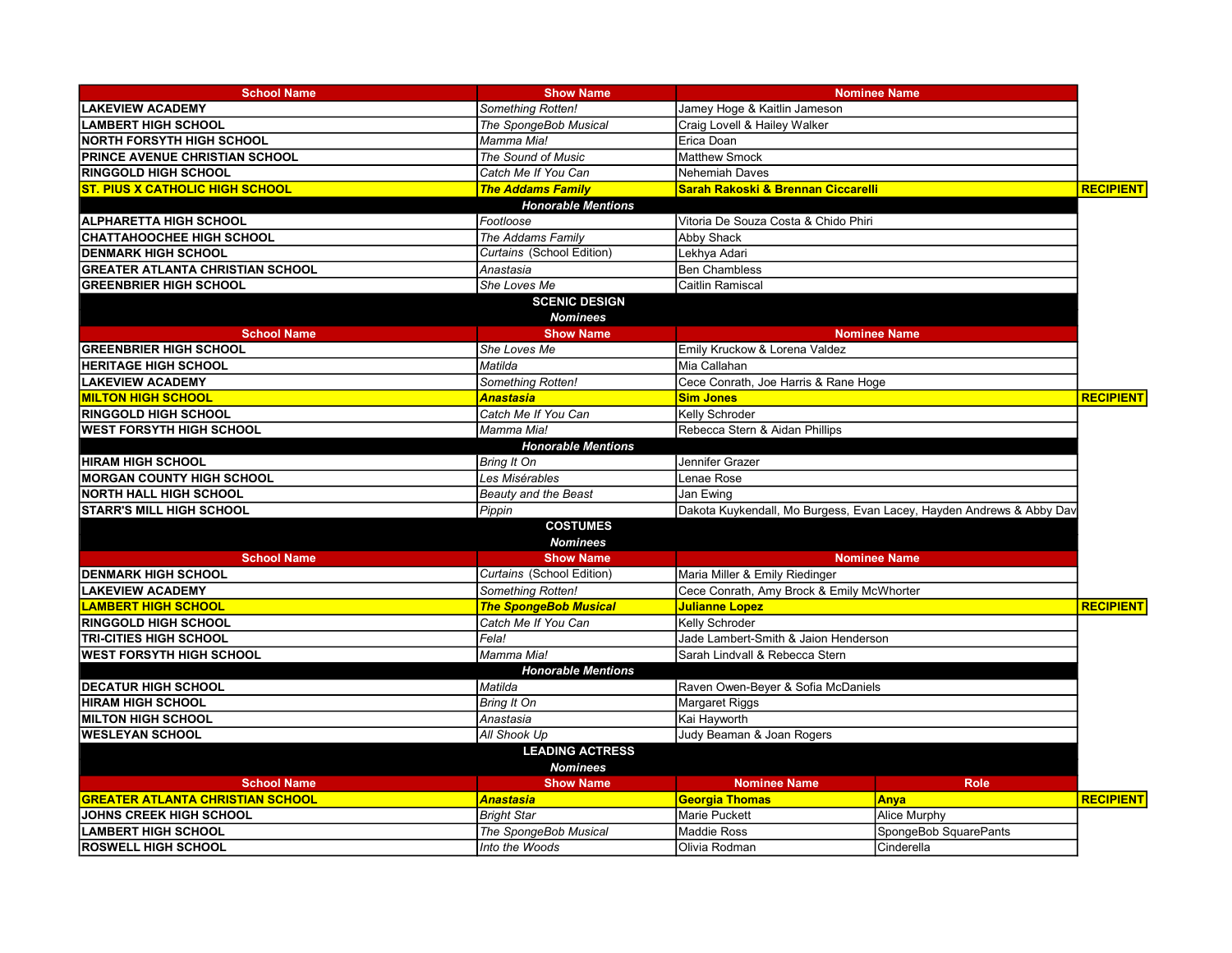| <b>WEST FORSYTH HIGH SCHOOL</b>         | Mamma Mia!                       | Ella Duncan                            | Donna Sheridan                   |                  |
|-----------------------------------------|----------------------------------|----------------------------------------|----------------------------------|------------------|
| <b>WHITEFIELD ACADEMY</b>               | Guys and Dolls                   | <b>Gracie Price</b>                    | Adelaide                         |                  |
|                                         | <b>Honorable Mentions</b>        |                                        |                                  |                  |
| <b>DECATUR HIGH SCHOOL</b>              | Matilda                          | Carrie Crespino                        | Matilda Wormwood                 |                  |
| <b>GORDON CENTRAL HIGH SCHOOL</b>       | Amélie                           | <b>Aubry Dorsey</b>                    | Amélie Poulain                   |                  |
| <b>GREENBRIER HIGH SCHOOL</b>           | She Loves Me                     | Delia Phillips                         | Amalia Balash                    |                  |
| PRINCE AVENUE CHRISTIAN SCHOOL          | The Sound of Music               | Claire Gann                            | Maria Rainer                     |                  |
|                                         | <b>LEADING ACTOR</b>             |                                        |                                  |                  |
|                                         | <b>Nominees</b>                  |                                        |                                  |                  |
| <b>School Name</b>                      | <b>Show Name</b>                 | <b>Nominee Name</b>                    | <b>Role</b>                      |                  |
| <b>LAKEVIEW ACADEMY</b>                 | Something Rotten!                | Davison Filson                         | William Shakespeare              |                  |
| <b>MORGAN COUNTY HIGH SCHOOL</b>        | Les Misérables                   | Charles McGregor                       | Jean Valjean                     |                  |
| <b>RINGGOLD HIGH SCHOOL</b>             | Catch Me If You Can              | <b>Eli Talley</b>                      | Frank Abagnale, Jr.              |                  |
| <b>ST. PIUS X CATHOLIC HIGH SCHOOL</b>  | The Addams Family                | Connor McCarthy                        | Gomez Addams                     |                  |
| <b>TRI-CITIES HIGH SCHOOL</b>           | <b>Fela!</b>                     | <b>Nicholas Alexander Wilkinson II</b> | <b>Fela Kuti</b>                 | <b>RECIPIENT</b> |
| <b>WEST FORSYTH HIGH SCHOOL</b>         | Mamma Mia!                       | Merrick Theobald                       | Sam Carmichael                   |                  |
|                                         | <b>Honorable Mentions</b>        |                                        |                                  |                  |
| <b>KENNESAW MOUNTAIN HIGH SCHOOL</b>    | Children of Eden                 | Diego Turner-Figueredo                 | Adam                             |                  |
| <b>LAMBERT HIGH SCHOOL</b>              | The SpongeBob Musical            | Mike Whelan                            | Plankton                         |                  |
| <b>SOUTH FORSYTH HIGH SCHOOL</b>        | Chicago (High School Edition)    | Daegan Bennett                         | <b>Billy Flynn</b>               |                  |
| <b>WHITEFIELD ACADEMY</b>               | Guys and Dolls                   | Wyatt Bonner                           | Nathan Detroit                   |                  |
|                                         | <b>SUPPORTING PERFORMER</b>      |                                        |                                  |                  |
|                                         | <b>Nominees</b>                  |                                        |                                  |                  |
| <b>School Name</b>                      | <b>Show Name</b>                 | <b>Nominee Name</b>                    | <b>Role</b>                      |                  |
| <b>CALHOUN HIGH SCHOOL</b>              | Something Rotten!                | Will Eickman                           | William Shakespeare              |                  |
| <b>DECATUR HIGH SCHOOL</b>              | Matilda                          | <b>Bridget Blanchard</b>               | Mrs. Wormwood                    |                  |
| <b>DECATUR HIGH SCHOOL</b>              | <b>Matilda</b>                   | <b>Lorelei Calder</b>                  | <b>Miss Honey</b>                | <b>RECIPIENT</b> |
| <b>DENMARK HIGH SCHOOL</b>              | <b>Curtains (School Edition)</b> | Julia Wolff                            | Georgia Hendricks                |                  |
| <b>HIRAM HIGH SCHOOL</b>                | <b>Bring It On</b>               | <b>Shyla Rosario</b>                   | <b>Bridget</b>                   | <b>RECIPIENT</b> |
| <b>JOHNS CREEK HIGH SCHOOL</b>          | <b>Bright Star</b>               | Samantha Lane                          | Margo                            |                  |
| <b>MILTON HIGH SCHOOL</b>               | Anastasia                        | <b>Axel Zivic</b>                      | Vlad Popov                       |                  |
| <b>NORTH HALL HIGH SCHOOL</b>           | Beauty and the Beast             | Ty Cronan                              | Lumiere                          |                  |
| <b>RINGGOLD HIGH SCHOOL</b>             | Catch Me If You Can              | <b>Trever Arnold</b>                   | Frank Abagnale, Sr.              |                  |
| <b>RINGGOLD HIGH SCHOOL</b>             | Catch Me If You Can              | <b>Will Forgey</b>                     | Carl Hanratty                    |                  |
| <b>STARR'S MILL HIGH SCHOOL</b>         | Pippin                           | Olivia Price                           | Fastrada                         |                  |
| <b>WEST FORSYTH HIGH SCHOOL</b>         | Mamma Mia!                       | Bella Yantis                           | Sophie                           |                  |
|                                         | <b>Honorable Mentions</b>        |                                        |                                  |                  |
| <b>GREATER ATLANTA CHRISTIAN SCHOOL</b> | Anastasia                        | Lorelei Osborne                        | Countess Lily Malevsky-Malevitch |                  |
| <b>GREATER ATLANTA CHRISTIAN SCHOOL</b> | Anastasia                        | Max White                              | Vlad Popov                       |                  |
| <b>GREENBRIER HIGH SCHOOL</b>           | She Loves Me                     | Emma Izzo                              | Ilona Ritter                     |                  |
| <b>HERITAGE HIGH SCHOOL</b>             | Matilda                          | Jacob Trotter                          | Bruce                            |                  |
| <b>LAKESIDE HIGH SCHOOL</b>             | The Little Mermaid               | Olivia Samford                         | Ursula                           |                  |
| <b>LAKEVIEW ACADEMY</b>                 | Something Rotten!                | Ari Mikels                             | Nick Bottom                      |                  |
| <b>LAMBERT HIGH SCHOOL</b>              | The SpongeBob Musical            | Carly Candebat                         | Sandy Cheeks                     |                  |
| <b>LAMBERT HIGH SCHOOL</b>              | The SpongeBob Musical            | Spencer Dow                            | Mr. Krabs                        |                  |
|                                         | <b>FEATURED PERFORMER</b>        |                                        |                                  |                  |
|                                         | <b>Nominees</b>                  |                                        |                                  |                  |
| <b>School Name</b>                      | <b>Show Name</b>                 | <b>Nominee Name</b>                    | <b>Role</b>                      |                  |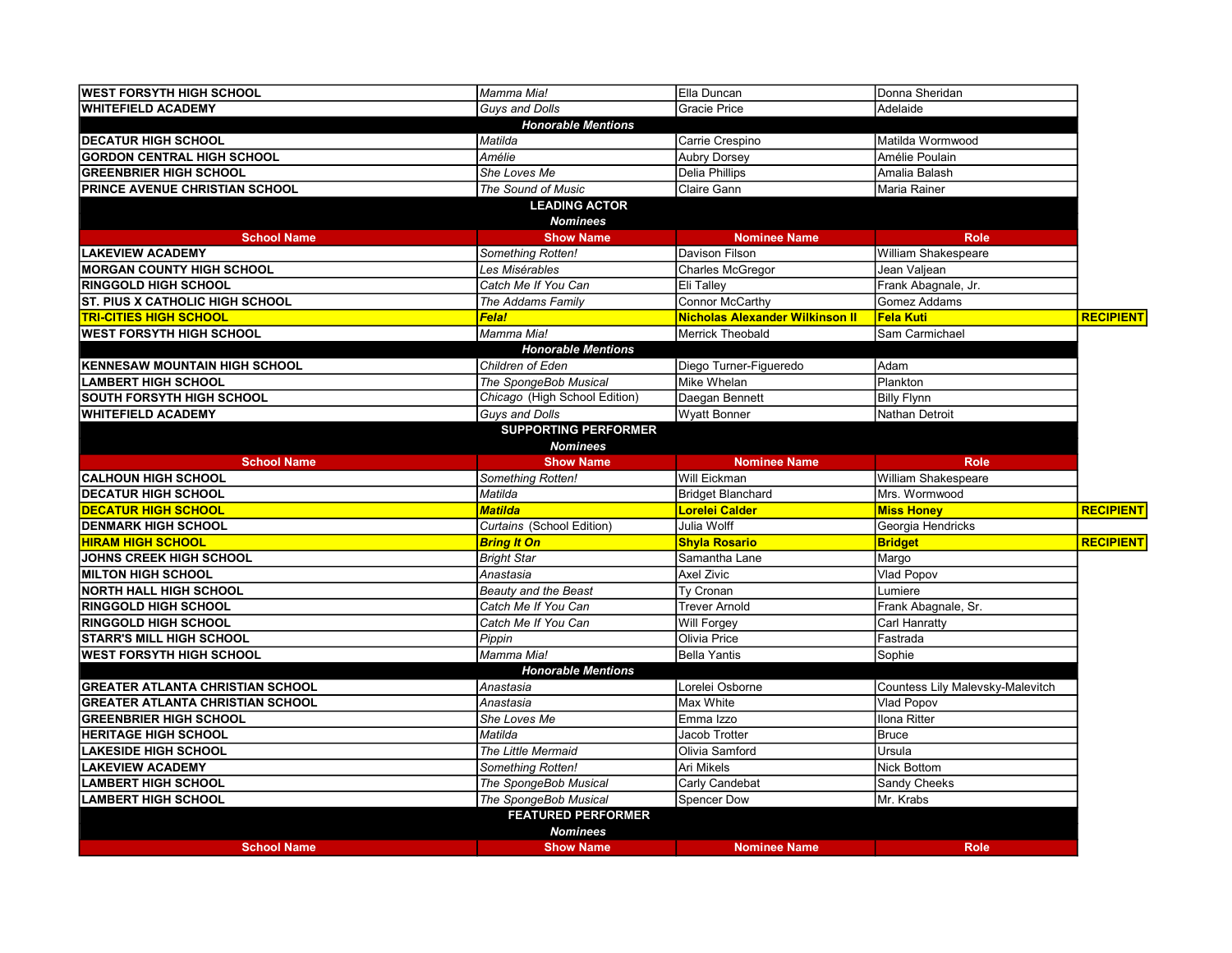| <b>GREENBRIER HIGH SCHOOL</b>                                          | She Loves Me                           | <b>Grayson Taylor</b>                           | Ladislav Sipos        |                  |
|------------------------------------------------------------------------|----------------------------------------|-------------------------------------------------|-----------------------|------------------|
| <b>HERITAGE HIGH SCHOOL</b>                                            | Matilda                                | McKenzie Davis                                  | Lavender              |                  |
| <u>AKEVIEW ACADEMY</u>                                                 | <b>Something Rotten!</b>               | <mark>Noah Caplan</mark>                        | <u>Nostradamus</u>    | <b>RECIPIENT</b> |
| <b>LAMBERT HIGH SCHOOL</b>                                             | The SpongeBob Musical                  | Nate Benson                                     | Squidward             |                  |
| <b>LANIER HIGH SCHOOL</b>                                              | Footloose                              | Viraj Ramgopal                                  | <b>Willard Hewitt</b> |                  |
| <b>MORGAN COUNTY HIGH SCHOOL</b>                                       | Les Misérables                         | <b>John Duclos</b>                              | Marius Pontmercy      |                  |
|                                                                        | <b>Honorable Mentions</b>              |                                                 |                       |                  |
| <b>BUFORD HIGH SCHOOL</b>                                              | Little Women                           | Grace Johnson                                   | <b>Beth March</b>     |                  |
| <b>CALHOUN HIGH SCHOOL</b>                                             | Something Rotten!                      | Ohm Patel                                       | Nostradamus           |                  |
| <b>HERITAGE HIGH SCHOOL</b>                                            | <b>Little Shop of Horrors</b>          | The Adrian Walker                               | Audrey II             |                  |
| <b>ST. PIUS X CATHOLIC HIGH SCHOOL</b>                                 | The Addams Family                      | Logan Yates                                     | <b>Pugsley Addams</b> |                  |
| <b>WHITEFIELD ACADEMY</b>                                              | Guys and Dolls                         | <b>Will Overstreet</b>                          | Nicely-Nicely Johnson |                  |
|                                                                        | <b>OVERALL PRODUCTION</b>              |                                                 |                       |                  |
|                                                                        | <b>Nominees</b>                        |                                                 |                       |                  |
| <b>School Name</b>                                                     |                                        |                                                 | <b>Show Name</b>      |                  |
| <b>DECATUR HIGH SCHOOL</b>                                             |                                        | Matilda                                         |                       |                  |
| <b>LAMBERT HIGH SCHOOL</b>                                             |                                        | <b>The SpongeBob Musical</b>                    |                       | <b>RECIPIENT</b> |
| <b>MORGAN COUNTY HIGH SCHOOL</b>                                       |                                        | Les Misérables                                  |                       |                  |
| <b>RINGGOLD HIGH SCHOOL</b>                                            |                                        | Catch Me If You Can                             |                       |                  |
| <b>TRI-CITIES HIGH SCHOOL</b>                                          |                                        | Fela!                                           |                       |                  |
| <b>WEST FORSYTH HIGH SCHOOL</b>                                        |                                        | Mamma Mia!                                      |                       |                  |
|                                                                        | <b>Honorable Mentions</b>              |                                                 |                       |                  |
| <b>DENMARK HIGH SCHOOL</b>                                             |                                        | Curtains (School Edition)                       |                       |                  |
| <b>HIRAM HIGH SCHOOL</b>                                               |                                        | <b>Bring It On</b>                              |                       |                  |
| <b>MILTON HIGH SCHOOL</b>                                              |                                        | Anastasia                                       |                       |                  |
| PRINCE AVENUE CHRISTIAN SCHOOL                                         |                                        | The Sound of Music                              |                       |                  |
|                                                                        | <b>SHULER SHOWSTOPPER AWARD</b>        |                                                 |                       |                  |
|                                                                        | <b>Recipient</b>                       |                                                 |                       |                  |
| <b>School Name</b>                                                     | <b>Show Name</b>                       |                                                 | <b>Recipient</b>      |                  |
| <b>MILTON HIGH SCHOOL</b>                                              | <b>Anastasia</b>                       | "Paris Holds the Key (To Your Heart)"           |                       | <b>RECIPIENT</b> |
|                                                                        | <b>SHULER SPOTLIGHT AWARD</b>          |                                                 |                       |                  |
|                                                                        | <b>Recipient</b>                       |                                                 |                       |                  |
| <b>School Name</b>                                                     | <b>Show Name</b>                       |                                                 | <b>Recipient</b>      |                  |
| <b>GREATER ATLANTA CHRISTIAN SCHOOL</b>                                | <b>Anastasia</b>                       | "Stay, I Pray You"                              |                       | <b>RECIPIENT</b> |
|                                                                        |                                        |                                                 |                       |                  |
|                                                                        | <b>Scholarship Recipients</b>          |                                                 |                       |                  |
| <b>Scholarship</b>                                                     | <b>Recipient Name</b>                  |                                                 | <b>School</b>         |                  |
| <b>Alliance Theatre Summer Intensive Scholarship</b>                   | Georgia Thomas                         | <b>Greater Atlanta Christian School</b>         |                       | <b>RECIPIENT</b> |
|                                                                        | <b>Gracie Price</b>                    | <b>Whitefield Academy</b>                       |                       | <b>RECIPIENT</b> |
| <b>Aurora Theatre Summer Intensive Scholarship</b>                     | <b>Maya Gows</b>                       | <b>Grayson High School</b>                      |                       | <b>RECIPIENT</b> |
| <b>Broadway Dreams Summer Intensive Scholarship</b>                    | Julia Wolff                            | <b>Denmark High School</b>                      |                       | <b>RECIPIENT</b> |
|                                                                        | <b>Katelyn Miller</b>                  | <b>West Forsyth High School</b>                 |                       | <b>RECIPIENT</b> |
| <b>Dobbs/Berntson Family Educational Excellence Scholarship</b>        | Jailin Damon                           | <b>Martha Ellen Stilwell School of the Arts</b> |                       | <b>RECIPIENT</b> |
| James Carlos Family Musical Theatre Performance Scholarship            | <b>Farrel Russell</b>                  | <b>Alpharetta High School</b>                   |                       | <b>RECIPIENT</b> |
|                                                                        | <b>Sam Yousuf</b>                      | <b>Alpharetta High School</b>                   |                       | <b>RECIPIENT</b> |
| <b>Lockstep Technology Group Jimmy Awards Scholarship</b>              | <b>Georgia Thomas</b>                  | <b>Greater Atlanta Christian School</b>         |                       | <b>RECIPIENT</b> |
|                                                                        | <b>Nicholas Alexander Wilkinson II</b> | <b>Tri-Cities High School</b>                   |                       | <b>RECIPIENT</b> |
| <b>Mamie Words &amp; Rosabelle Allen Technical Theatre Scholarship</b> | <b>Farrel Russell</b>                  | <b>Alpharetta High School</b>                   |                       | <b>RECIPIENT</b> |
|                                                                        | <b>Calah Seina Muñoz</b>               | <b>Grayson High School</b>                      |                       | <b>RECIPIENT</b> |